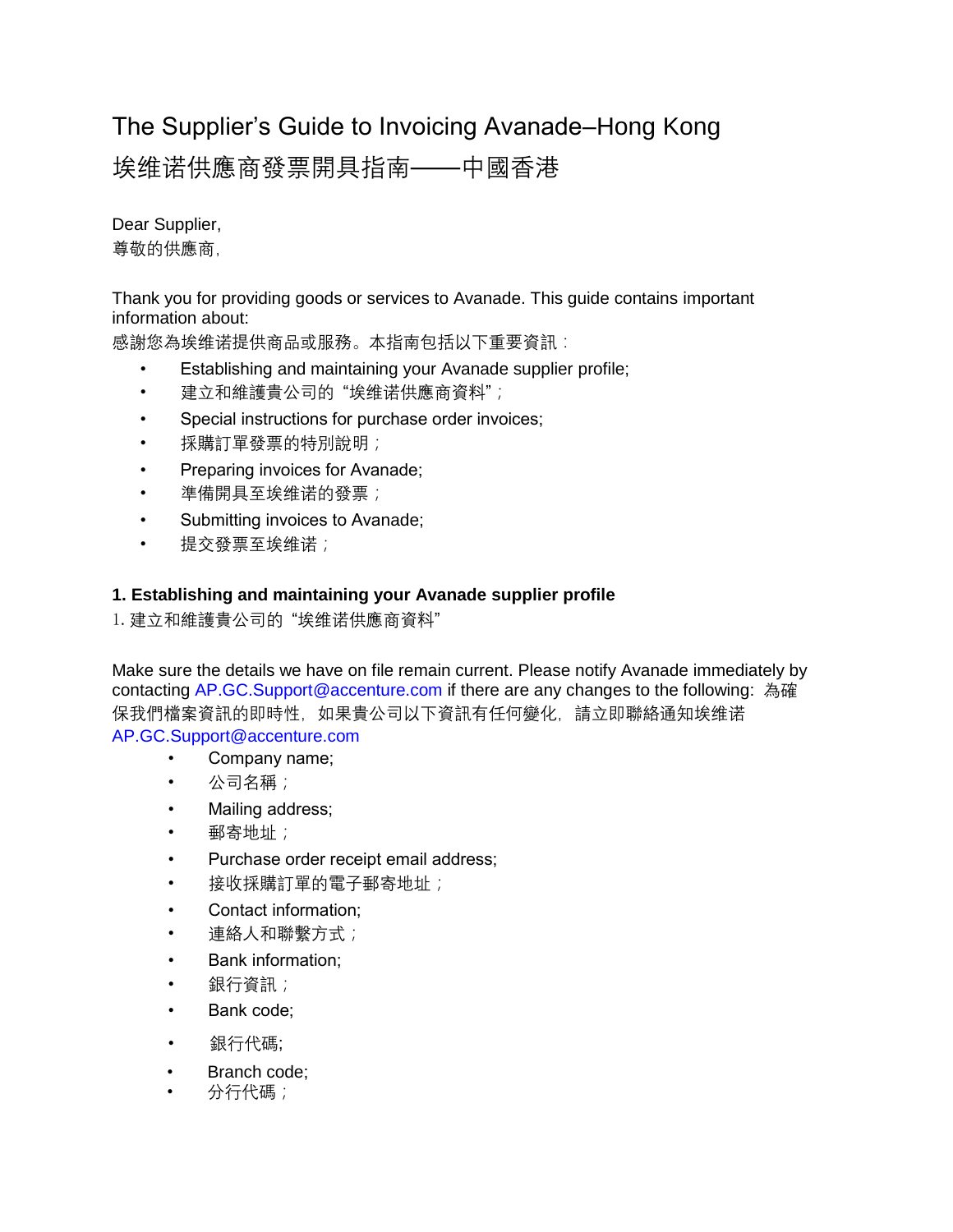- Bank account;
- 銀行帳戶;
- SWIFT code (if oversea payment involves);
- 銀行國際代碼(如果涉及境外支付);
- Phone or fax.
- 電話或傳真。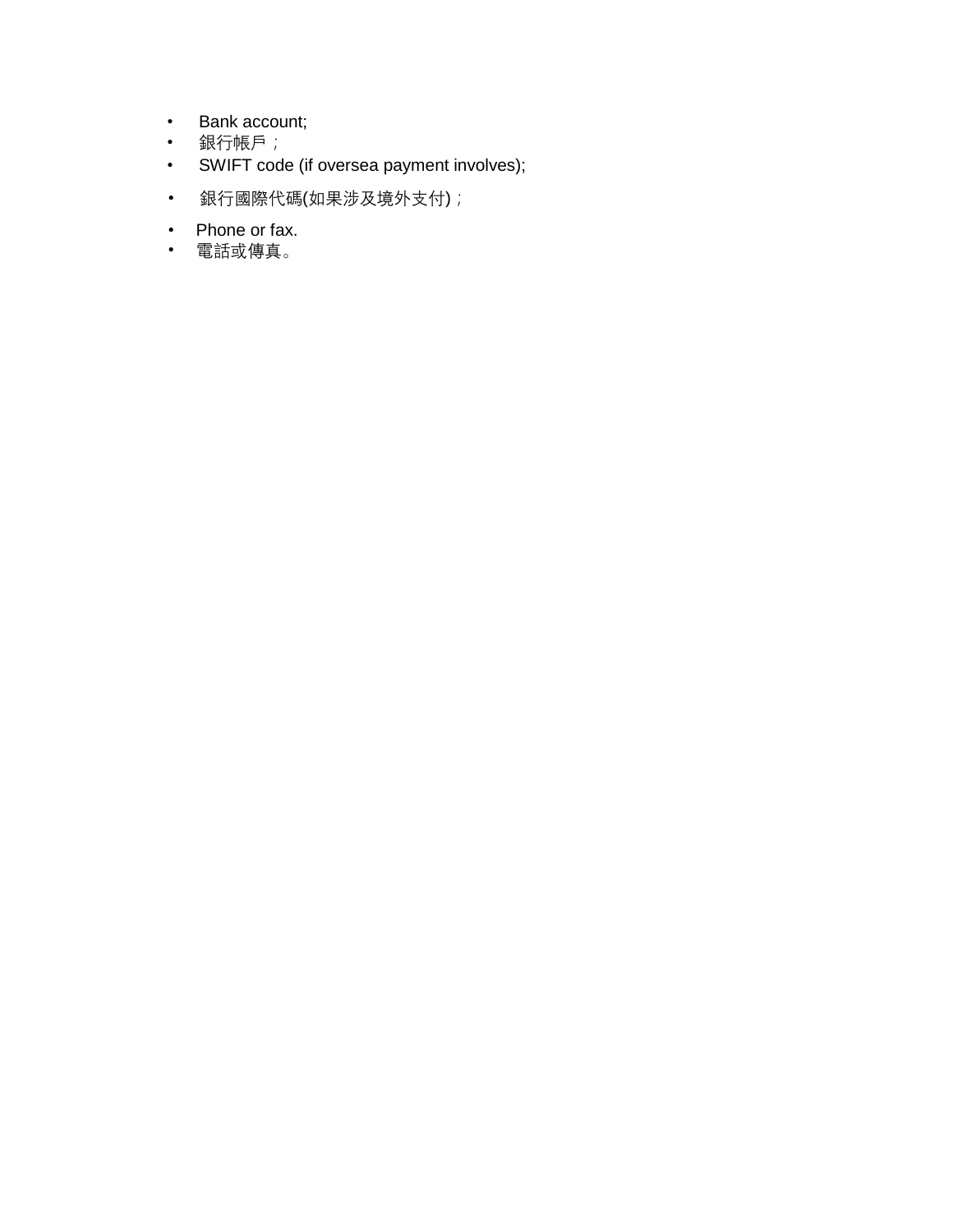### **2. Special instructions for Purchase Order invoices**

2.採購訂單發票的特別說明

It is very important when supplying goods or services to Avanade, to do so only upon receipt of an official Purchase Order (PO). At the discretion of Avanade, goods or services received without an official purchase order would risk non-payment, unless an alternative arrangement has already been agreed with our procurement function. Avanade's official Purchase Orders will be sent via email or fax notifications from Avanade's procurement tool, BuyNow, bearing the sender's address via email: Accenture.Purc.Order@accenture.com. Please ensure you are able to receive emails from this address accordingly.

僅根據正式的採購訂單向埃维诺提供商品或服務是非常重要的。除非供應商與採購部門以 其 他形式(如合同)達成了一致,否則任何沒有正式採購訂單的商品或服務將承擔無支付 的風 險。埃维诺的正式採購訂單將由埃维诺採購工具 BuyNow 通過電子郵件或傳真發送,郵件顯 示的寄件者的 位址為 Accenture.Purc.Order@accenture.com。請確保您能夠接收來自此郵寄 地址的電子郵件。

#### **Other special instructions**

其他特殊說明

- The format of the invoice should observe the following quidelines:
- 發票格式應遵循下列準則:
	- o The total for invoices should be equal to the total for the Purchase Orders;
	- o 發票金額總數等於採購訂單金額總數;
	- o Charge for services and expenses must be itemized on separate lines;
	- o 服務費用和費用開支必須作為單項另行列出*;*

o Always quote the Purchase Order number (which starts with 60XXXXXXXX).

o 請務必在發票上標注採購訂單編號(以60XXXXXXXX開頭)。

#### **Please do not:**

請不要:

o Mark the purchase order number with a highlighter as this affects the quality of

- our invoice scanning;
- o 用螢光筆標記採購訂單編號, 因為這會影響我們發票掃描的品質;

o Scribbled or unrecognizable handwriting of the Purchase Order numbers on the

invoice;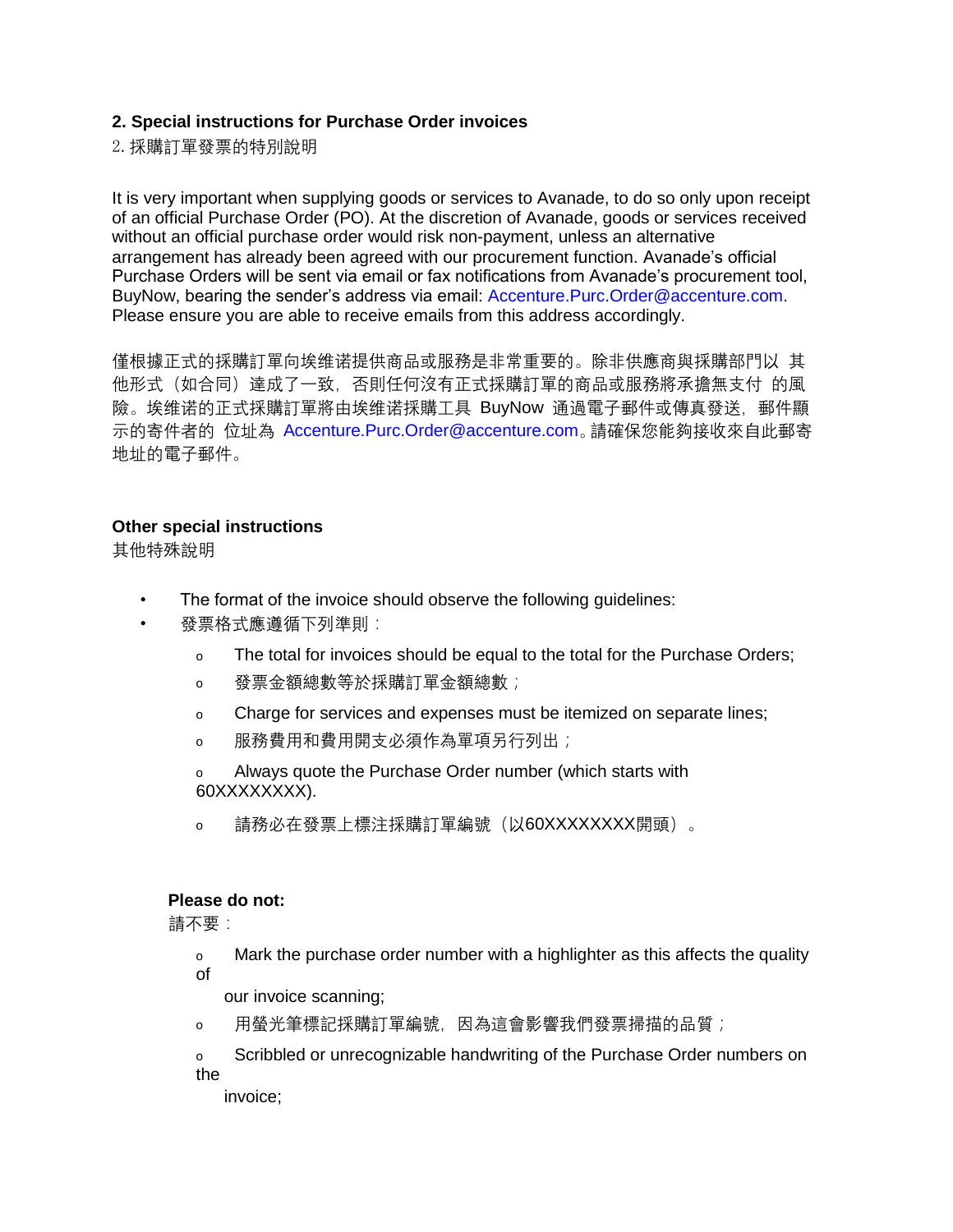- o 發票上的手寫採購訂單編號字跡潦草或無法辨認;
- o Quote the Purchase Requisition number (which starts with PRXXXXXX).
- o 標注的是採購申請編號(以PRXXXXXX開頭)。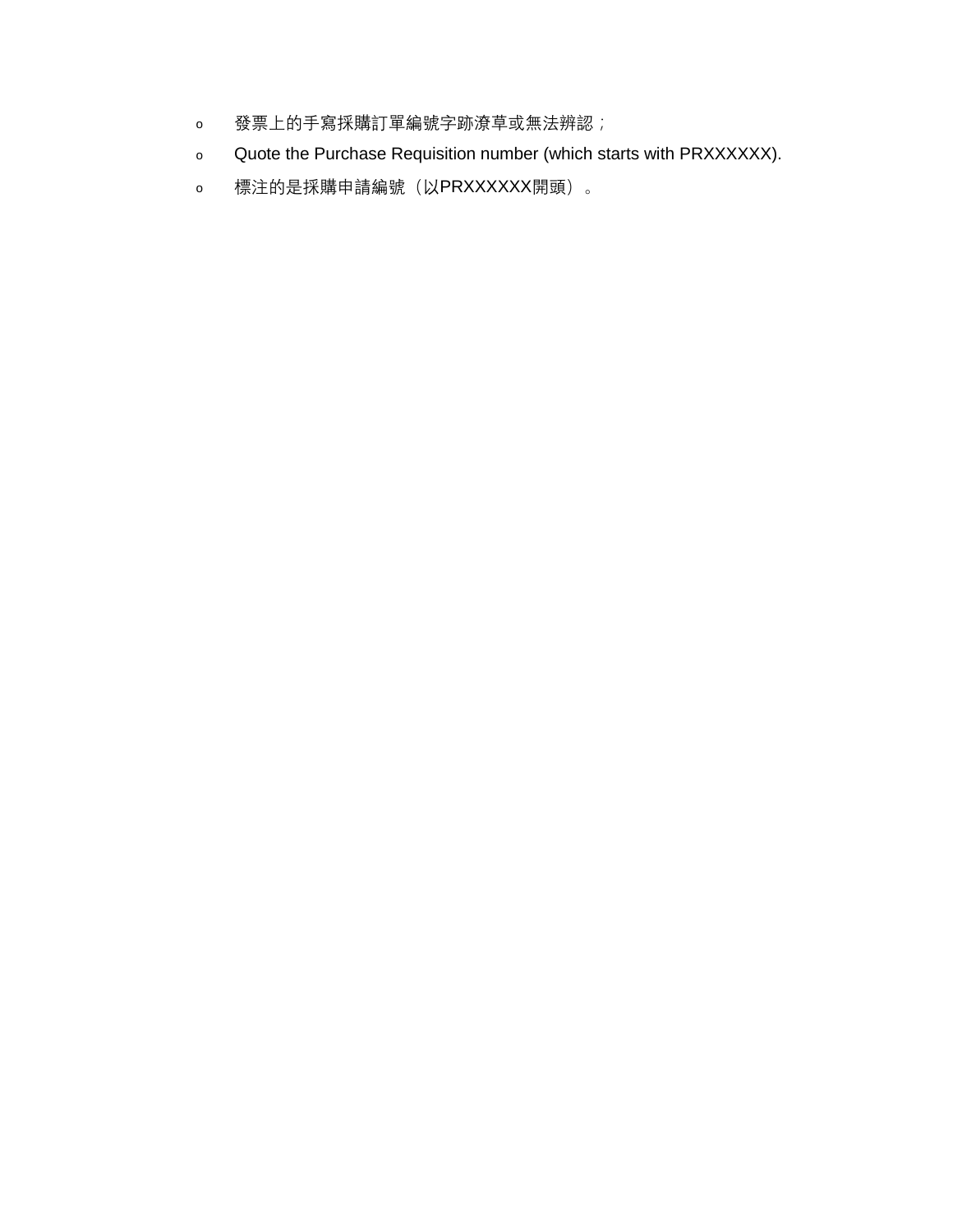## **3. Preparing invoices for Avanade**

3.埃维诺準備發票

When preparing invoices, please ensure you include the following information: 當您準備發票時,請確保包括以下資訊:

- Our Company's Name and Address;
- 公司名稱和地址;
- The Vendor's Company Name and Address;
- 供應商公司名稱和地址;
- Invoice date;
- 發票日期;
- The quantity;
- 商品數量;
- Description;
- 發票內容;
- Invoice Number;
- 發票編號;
- Invoice Amount;
- 發票金額;
- Invoice Currency;
- 發票幣種;
- Payment method (Cash, Check, Auto pay, Telegraphic Transfer) description;
- 支付方式(現金,支票,自動轉賬,電匯);
- PO Number;
- 採購訂單編號;

### **Any incomplete information may result in delay in payment from Avanade.**

任何不完整資訊可能導致埃维诺延遲付款。

If you are issuing a credit note against a cancelled invoice, quote the corresponding invoice reference against which the credit note is being issued. 如果您需要做一個收款通知單來沖掉已經作廢的發票,需要注明對應的發票編號。

# **4. Submitting Original invoices to Avanade**

### 4.提交發票原件至埃维诺

Kindly submit original hard copy invoices to Avanade contact who requested the goods or services within five business days from the invoice date:

請在發票出具後的五個工作日內將發票原件寄送至要求產品或服務的埃维诺連絡人:

Suppliers should send their invoice for the attention of the Avanade contact at the **Invoice To** address, unless otherwise directed by their Avanade contact.